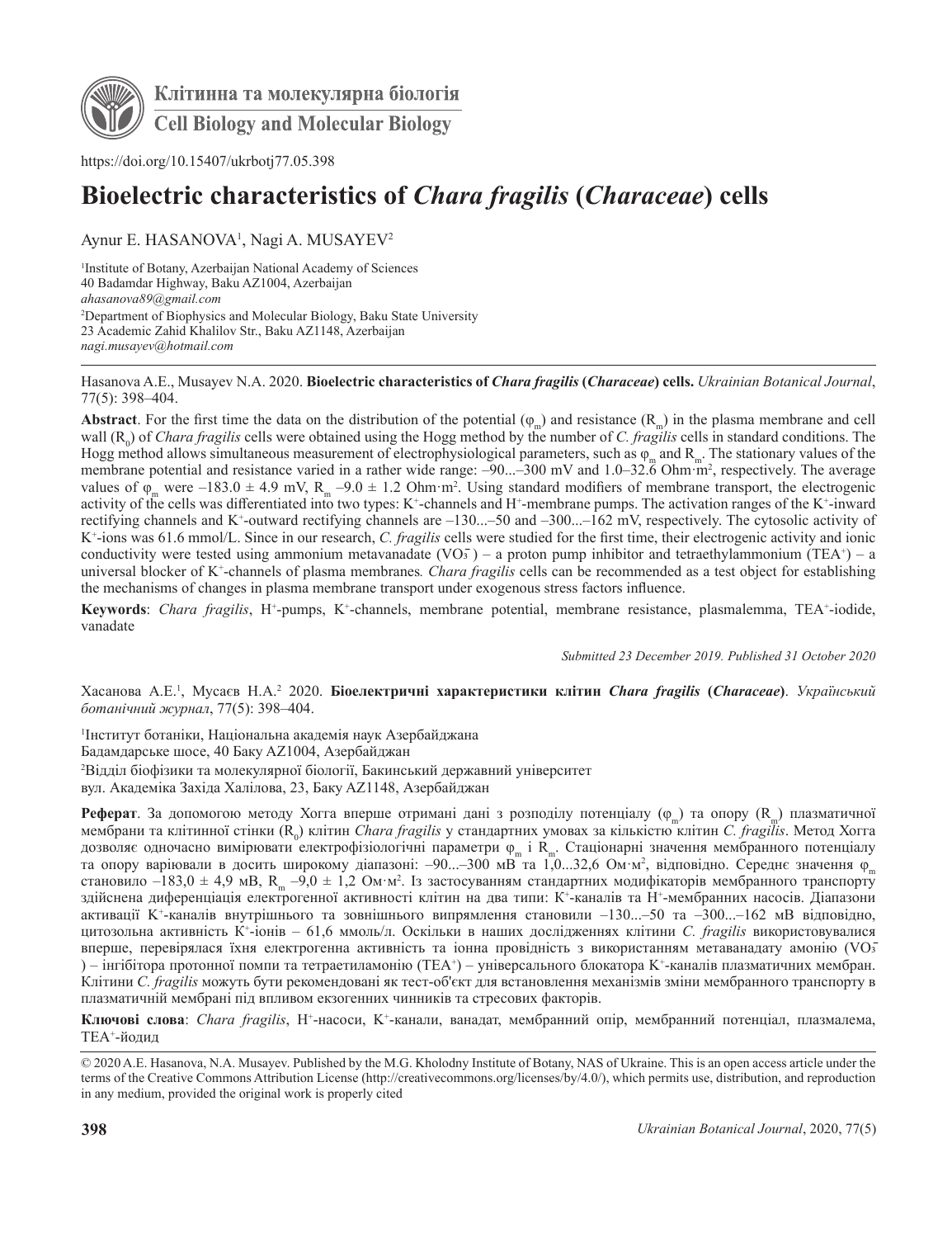# **Introduction**

Experimental studies of *Chara* algae contributed to establishing the components and kinetic characteristics of primary active transport in the plasma membrane of plant cells (Yurin et al., 1991; Véry, Sentenac, 2003; Volkov, 2006), and to revealing the mechanisms of modification of membrane transport by a number of xenobiotics, pharmacological agents, etc. (Musayev et al., 2009; Musayev, 2012). The application of *Chara* algae as a test object is not restricted to the study of cellular mechanisms of the above listed exogenous stimuli action. Isolated *Chara* cells are a very promising tool for detecting adaptive reactions during the modification of membrane transport in the plasma membrane under stress (Demidchik, 2012). To this end, the involvement of new objects with different electrochemical and kinetic characteristics could stimulate identifying meaningful patterns of the response of isolated cells and plants in general to exogenous stimuli. This paper describes the bioelectric parameters of the cells of *Chara fragilis* Desvaux, which we first introduced into the electrophysiological practice. Using specific modifiers of the transport properties of the plasma membrane, the components of the primary active transport and electrogenic activity of *C. fragilis* cells were identified.

The use of vanadate, an inhibitor of H<sup>+</sup>-pumps (Opritov, 2000; Larskaya, Zabotin, 2001), could provide valuable information about the possible interactions of the two components of the ion transport system in the plasma membrane of plant cells –  $H^+$ -pumps and  $K^+$ channels. Such studies are especially important for cells of freshwater alga *C. fragilis*, since so far there is insufficient information about transport properties of the plasma membrane of these cells (Hasanova et al., 2017). Thereby this work is devoted to the study of the electrogenic and diffusion properties of the plasma membrane of *C. fragilis* under the influence of different concentrations of ammonium vanadate. The aim of the work is to monitor the state of  $K^+$ -channels at inhibition of the electrogenic transport implemented by the H+ pumps of the plasmalemma.

The established facts indicate a close relationship between the two main components of the ion transport system of the plasma membrane, can be used in constructing a general theory of the interaction of xenobiotics with biological membranes. The high sensitivity of *C. fragilis* cells to low concentrations of the inhibitor can be used for express diagnostics of the ion transport system of plant cells.

## **Materials and methods**

The object of the study was the alga *Chara fragilis* found in a small pond, a collector of sewage from a number of mountain springs, on the territory of "Katib Bulagy" in the Tovuz Region of the Azerbaijan Republic. *Chara fragilis* belongs to the family *Characeae* Ag. emend. Hollerb*.* of the *Charophyceae* class. Taxonomic position of the alga was identified by its anatomical and morphological characteristics using the *Guide to Fresh-Water Algae of the USSR* (Gollerbach, Krasavina, 1983), with the kind support of the algologists of the Institute of Botany, National Academy of Sciences of Azerbaijan.

The length of mature internodal cells of *C. fragilis* reached 6–11 cm with 0.3–1.0 mm diameter. Due to the large size, the internodal cells of *C. fragilis* may be used for several days in the microelectrode assays. The mineral composition of the "Katib Bulagy" water was determined by atomic absorption spectroscopy AAS-1 spectrophotometer company Bruker, Germany, corresponded to the mineral composition of artificial pond water (APW), containing  $0.1$  M K<sup>+</sup>, 1 M Na<sup>+</sup>, 0.4 M Ca<sup>2+</sup>, 0.3 M Mg<sup>2+</sup>-cations and Cl<sup>-</sup>, HCO<sup>3</sup>-, NO<sup>3-</sup>, PO<sub>4</sub><sup>3</sup>, SO<sub>4</sub><sup>2</sup>-anions at pH 6.9–7.2 (Hasanova et al., 2017). Plants harvested from the "Katib Bulagy" pond were well adapted to laboratory conditions. Plants were grown on APW, in aquariums with  $0.3 \times 0.4 \times 0.5$  m dimension under room light conditions (with intensity 6  $W/m^2$ ) 12–14 hours per day. The optimal temperature ranges for growing *C. fragilis* was 18–23 ºС. Increasing the temperature of growing medium to 30 ºС and higher was lethal for the plants.

The cells no longer than 20 mm in length were used in the experiments to ensure the high accuracy of membrane resistance measurement. This value corresponded to the length of the second cell from the top of the *C. fragilis* plants. The day before the experiments, an intranodal cell of *C. fragilis*, second from the top, was separated from neighbor internodes and placed in Petri dish with a standard nutrient medium. It was necessary for an accurate assessment of the direction of fluxes and gradients of electrochemical potentials. To measure the main electrophysiological parameters (the membrane resistance  $R_m$ , the potential  $\varphi_m$  of the plasma and vacuolar membranes) we used the two-electrode Hogg method (Hogg et al., 1968) developed for cells having a cylindrical shape. The Hogg method made it possible to simultaneously register the membrane potential  $\varphi_m$  and resistance R<sub>m</sub> in algal cells for many hours. The direct current pulses with a density of  $10^{-4}$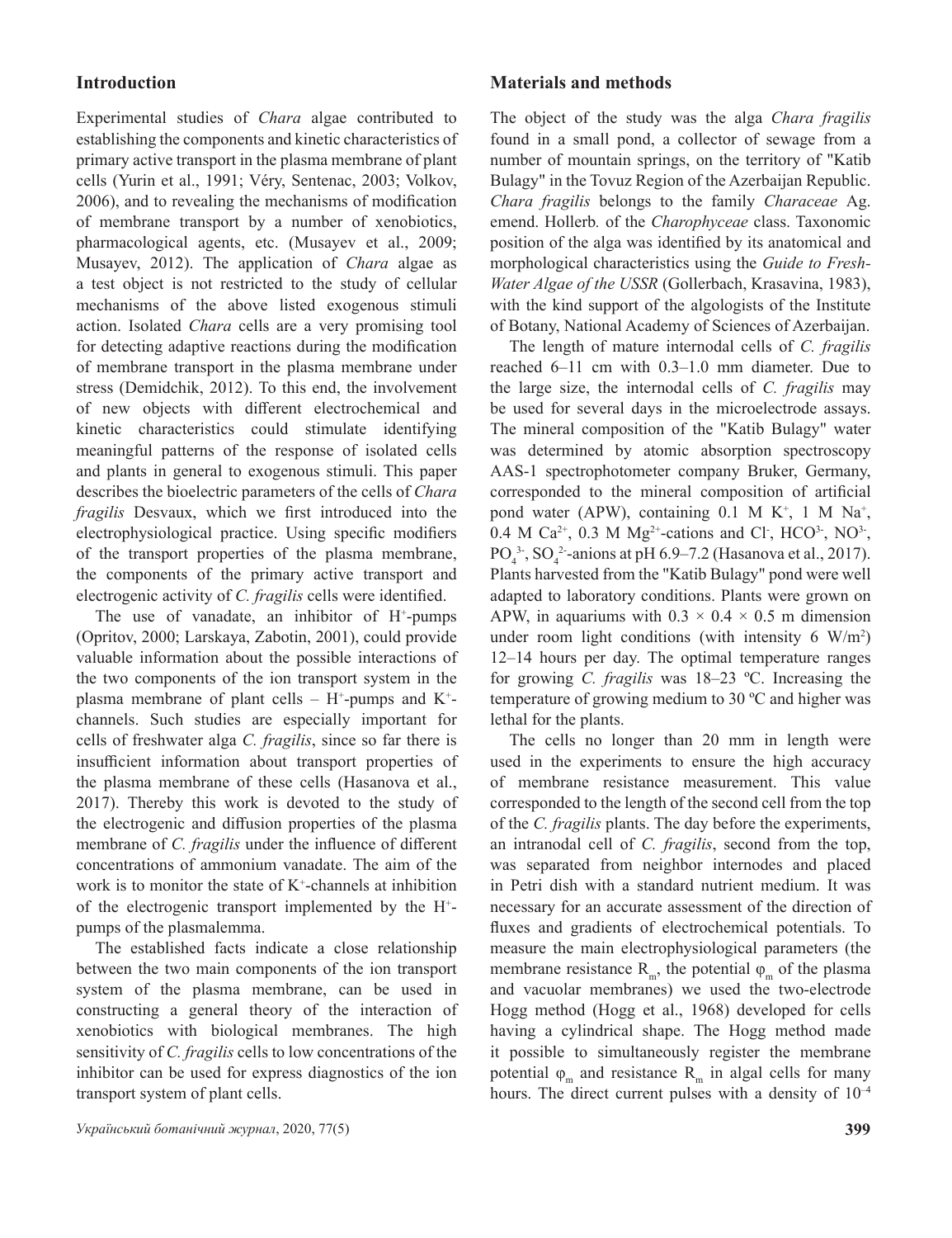$A/m<sup>2</sup>$  in a duration of 2–3 seconds was transmitted through one microelectrode introduced into the center of the cell. Values  $\varphi_m$  and the electrotonic potential  $\Delta U$ generated by passing a direct current through the cell was recorded via the second microelectrode. We also carried out a measurement of the current passing through the middle of the experimental cell. The numerical value of the current was determined by the voltage drop at the etalon resistance, connected in series with the experimental cell in the current circuit.  $R<sub>m</sub>$  of cells is calculated by the formula

$$
R_{_{m}} = \frac{\Delta U}{I} \pi dl,
$$

where I – current transmitted through the middle of the cell, l, d – length and diameter of the experimental cell.

APW was used as a solvent in the preparation of working solutions of inhibitors and blockers. Cells were treated with inhibitors or blockers in the measuring chamber during measurement, not in Petri dishes. The growth medium (APW) or working solution was regularly introduced into the corresponding part of the measuring chamber using thin (1.5 mm diameter) silicone tubes (inflow tube), and then removed using these tubes (outflow duct). To treat cells with APW modifiers in the measuring chamber, they were replaced with appropriate solutions.

Statistical processing of experimental results was carried out according to the laws of variation statistics (Lakin, 1990) using of computer programs Excel-2016 and SigmaPlot 12.0.

## **Results**

# **Statistical analysis of the electrophysiological parameters of** *Chara fragilis* **cells under standard conditions**

Since the *C. fragilis* cells were first introduced by us in the practice of electrophysiological research, we needed to conduct a statistical analysis of the distribution of electrophysiological parameters by the number of cells in standard conditions. It was found that the stationary values of  $\varphi_m$  and R<sub>m</sub> varied in a rather wide range: -90... –300 mV and 1.0–32.6 Ohm·m2 , respectively. The average value of  $\varphi_m$  was  $-183.0 \pm 4.9$  mV. The sample size m of the experimental material was 106. The distribution of  $\varphi$  obeyed to the Gauss – Moivre – Laplace law of normal distribution. The value of the membrane

resistance, which is calculated from the resistance level of the cell membrane, was  $9.0 \pm 1.2$  Ohm $\cdot$ m<sup>2</sup> (m = 45). The distribution of the set of values of  $R_m$  did not obey the law of normal distribution. The distribution curve compresses on the right. The majority of cells were characterized by less resistance (more conductivity).

Upon contact of the measuring microelectrode tip with the cell membrane under standard environmental conditions, a signal was recorded which value was  $\varphi_0 = -30.0 \pm 2.5$  mV (m = 28). It represents the potential of the cell membrane relative to the environment, and this value is commonly called the potential of the cell wall. By passing current through the cell with a current microelectrode, on the cell wall a voltage drop was recorded  $\Delta U_0$ , by which the value of its resistance  $R_0 =$  $3.8 \pm 0.7$  Ohm·m<sup>2</sup> (m = 28) was calculated.

The number of classes was determined by the formula proposed by Brooks and Caruzer and amounted 10. The sample size m of the experimental material was 106, the class interval  $i = 21$  mV. Therefore, we presented the variational series  $\varphi_m$  as a distribution of the total volume between 11 classes (Fig. 1). The variational series of  $\varphi_m$ , represented as a histogram, had a maximum at  $-174$  mV.

The estimation of this value, according to our empirical data, yielded  $\chi^2 = 16.75$ . And the theoretical value of critical value for the 0.5% significance level was 16.75, i.e.  $\chi^2 = \chi^2_{kr}$  This means that the distribution of  $\varphi_m$ in classes corresponds to the normal distribution.

The reached stationary levels of  $\varphi_m$  and R<sub>m</sub> under standard conditions were stable for several hours. Spontaneous transitions of  $\varphi_m$ , R<sub>m</sub> to other levels were not detected.

Similar calculations were made for the membrane resistance. The distributions of the empirical and theoretical frequencies sharply differed among themselves. The distribution of the set of values of  $R_m$  did not obey the law of normal distribution. There was no correlation between  $\varphi_m$  and  $R_m$ . The correlation coefficient between these values was  $r = -0.019878$ . In the total set of cells, proportion of cells with increased conductivity dominated.

# **Electrogenic activity and conductibility of plasma membrane in** *Chara fragilis* **cells under influence of vanadate**

The next step in our research was testing the limits of the electrogenic activity of the H<sup>+</sup>-pumps and the conductivity of К<sup>+</sup> -channels of the plasma membrane using the appropriate modifiers. The electrogenic composing of the membrane potential was determined using vanadate,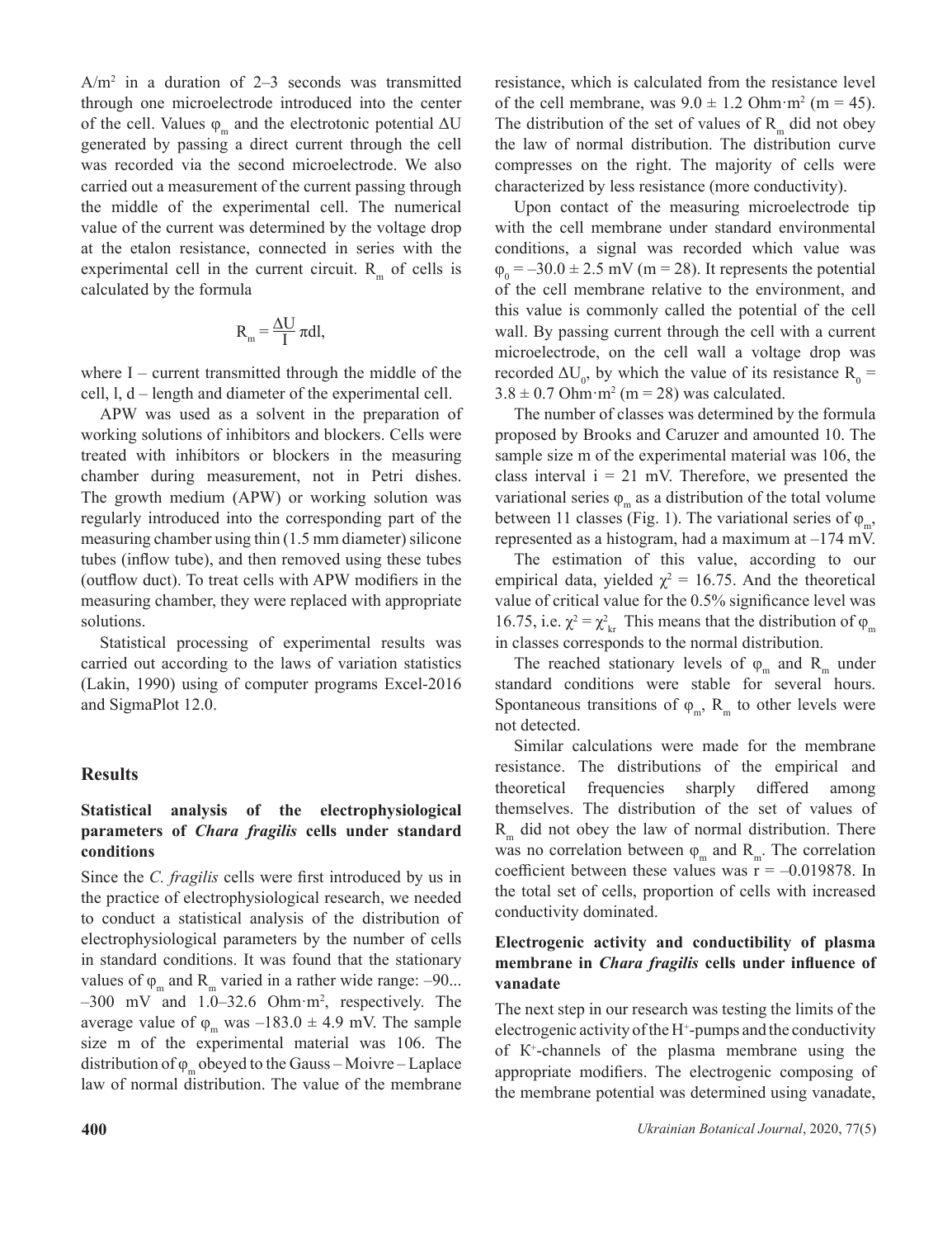

Fig. 1. Histogram of the membrane potential  $\varphi_m$  distribution of the *Chara fragilis* by the number of cells (m). The figure shows the theoretical frequencies calculated from the variation statistics of the dotted variants. A continuous line shows the calculated normal distribution

a common inhibitor of H+ -pumps of plasmalemma. The minimum concentration of the inhibitor, which caused a noticeable depolarization of the plasmalemma, was 10-5 M. An increase of its concentration in the medium up to  $10^{-3}$  M, led to the depolarization of the plasmalemma to 80–100 mV within 30–60 min (Fig. 2).

In 89% of the cells of the total population, VO3̄-induced depolarization of the plasma membrane was accompanied by a monotonic decrease of the  $R_m$ . The relative decrease in  $R_m$  in these cells under the influence of a  $10^{-4}$  M inhibitor for 33–30 minutes was 33%, but under the influence of the most effective concentration of the inhibitor  $10^{-3}$  M was  $14\%$  (Fig. 2).

The removal of the inhibitor from the solution of artificial pond water was accompanied by the restoration of the  $\varphi_m$ , R<sub>m</sub> values in the investigated cells. However,  $\varphi_m$ , as a rule, was restored to levels exceeding the initial level on 36 mV. On the contrary, under normal environmental conditions after inhibitory treatment, the final  $R<sub>m</sub>$  levels of of the investigated cells processing were 7–8% lower than the initial values (Fig. 2).

# **Electrophysiological analysis of changes in the kinetics** of  $\varphi_m$  and  $R_m$  in *Chara fragilis* cells under the **influence of tetraethyl ammonium**

To test the electrogenic activity of *C. fragilis* cells while reducing the shunt load of  $H^+$ -pumps of plasma membrane, we used in our measurements iodide salt of tetraethyl ammonium  $(TEA<sup>+</sup>)$  – a blocker of all types of K+ -channels. The minimum concentration of the blocker that caused the primary bioelectric response of the cells





Fig. 2. The potential  $\varphi_m$  and resistance R<sub>m</sub> of the plasma membrane of *Chara fragilis* cells in the presence of vanadate. The arrows indicate the moments of the appropriate concentrations (molar) addition in the nutrient medium (APW). Cell size: length 7.1 mm, diameter 0.325 mm

was  $10^{-7}$  M in the medium. The electrophysiological reaction of the plasma membrane of *C. fragilis* was rather complicated in the presence of different blocker concentration in the medium (Fig. 3).

#### **K+ -characteristics of** *Chara fragilis* **cells**

The dependences of  $\varphi_m$  and  $R_m$  on the K<sup>+</sup>-concentration in the medium were illustrated by three-phase curves (Fig. 4). The first phase of the dependence in the range of  $\varphi_m$  –300...–165 mV probably shows the activation of K+ -channels of inward rectification (KCİR), and the third phase in the range of  $\varphi_m$  –120...–50 mV – K+ -outward rectifying channels (KCOR). The second phase can probably be called a transition phase, because presumably the partial inactivation of the  $K^+$ -inward rectifying channels and activation of the K<sup>+</sup>-outward rectifying channels occur in this phase.

For the other *Chara* species, the K<sup>+</sup>-equilibrium potential in a medium with  $10^{-4}$  M K<sup>+</sup> corresponded to the boundary range of the activation for two kinds of K<sup>+</sup>-channels. According to it,  $\varphi_m$  for *C. fragilis* is -162 mV (Fig. 4). In view of this value, the intracellular activity of K<sup>+</sup>-ions ( $a_{k+}$ ) can be calculated from the Nernst formula, which was 61.6 mmol/L.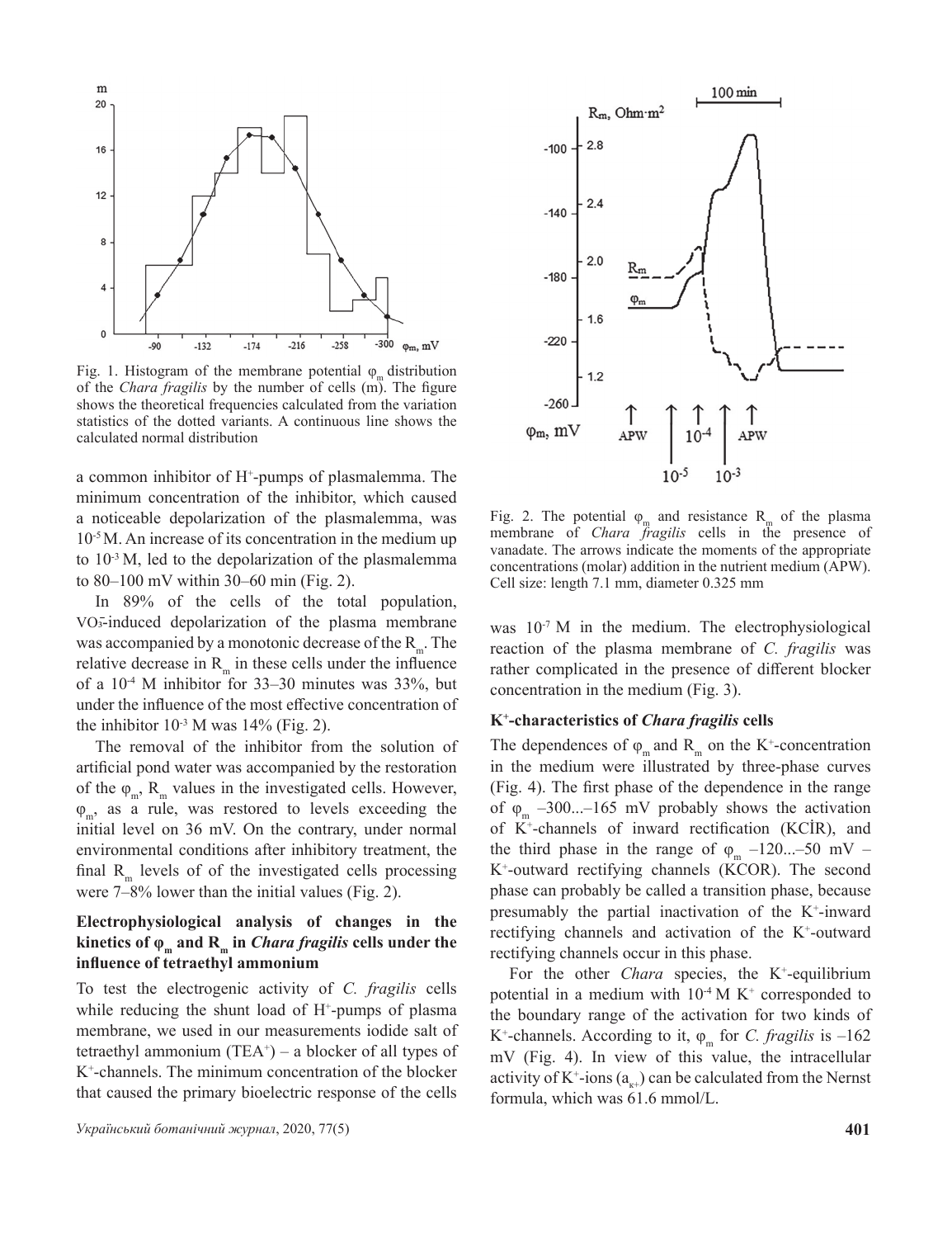

Fig. 3. Changes of the potential  $\varphi_m$  and resistance  $R_m$  of the plasma membrane of the *Chara fragilis* cells with a progressive increase in TEA<sup>+</sup>-iodide concentration  $10^{-7}-10^{-3}$  M in the nutrient medium. The arrows indicate the moments of the appropriate concentrations (molar) addition in the nutrient medium (APW). Cell size: length 10.6 mm, diameter 0.45 mm

### **Discussion**

The established ranges of  $\varphi_m$  reflecting the conductivity states of the two types of  $K^*$ -channels are consistent with the analogous parameters of other species of *Сharaceae*: *Nitella flexilis* (Musayev et al., 2008; Musayev, 2012), *Chara gymnophylla* (Sokolik, Yurin, 1986; Musayev, Ismailov, 2007) and *Nitellopsis obtusa* (Musayev, 2012). For these cells, the measured  $K^+$ -equilibrium potential in a medium with  $10<sup>-4</sup>$  M K<sup>+</sup>-corresponded to the boundary of the activation ranges for two kinds of  $K^+$ -channels. According to this position,  $\varphi_k$  for *Chara fragilis* is  $-162$ mV (Fig. 4). In view of this value, the intracellular activity of  $K^+$ -ions  $(a_k)$  can be calculated from the Nernst formula, which was 61.6 mmol/L. The obtained value of  $a_k$  is much lower than in *Nitellopsis optusa* cells (Musayev, 2012). However, it is comparable to the value of  $a_k$  established for another species of *Chara* – *C. gymnophylla* (70 mmol/L) (Musayev, Ismailov, 2005).

The electrogenic composing of the membrane potential was determined using vanadate – a common inhibitor of H+ -pumps of plasmalemma. The inhibitor has been most effective in concentration  $10^{-3}$  M. The addition of an inhibitor at this concentration to the standard medium caused depolarization of the plasma membrane by  $-170...$ -180 mV in cells with the initial



Fig. 4. Dependence of stationary values of  $\varphi_m$  and  $R_m$  of the PM of *Chara fragilis* cells on the concentration of KCl in the APW. The marks 1, 2, 3 on the curves indicate the particular phases of change of the corresponding values. Each point reflects the average of the measured values of  $\varphi_m$  and R<sub>m</sub> for 9–10 cells. Vertical lines indicate the standard deviation of the mean of  $\varphi_m$ and  $R_{\ldots}$ 

 $\varphi_m$  = –250 mV (Fig. 2). This indicates a significant contribution of H+ -pumps to the electrogenic activity of the plasma membrane of *C. fragilis*. The decrease  $R_{m}$ on the background of progressive depolarization of the plasma membrane represents the massive activation of K+ -outward rectifying channels, that was also found in *C. gymnophylla* cells (Musayev et al., 2008).

For testing the electrogenic activity of *C. fragilis* with a decrease in the shunt load of H<sup>+</sup>-pumps of plasma membrane, we used iodide salt of tetraethyl ammonium  $(TEA<sup>+</sup>)$  – a blocker of all types of K<sup>+</sup>-channels (Yurin et al., 1991). The minimum concentration of the blocker that caused the primary bioelectric response in the cells was  $10^{-7}$  M. The electrophysiological reaction of *C. fragilis* plasma membrane was rather complicated in the presence of different blocker concentration in the medium (Fig. 3). When analyzing the kinetics of the electrophysiological reaction, it is necessary to consider the multifacetedness of the blocking action of TEA+ . In the cells of *Nitella flexilis* (Vysotskaya et al., 2005) and *C. gymnophylla* (Musayev, Vorobev, 1983),  $TEA<sup>+</sup>$ -blocking of  $K<sup>+</sup>$ -channels led to stimulation of the H+ -pump of the plasma membrane and reduction of its integral resistance. Earlier, we also observed changes in the structural-polarization state in the cells of *Nitellopsis obtuse* under the influence of the blocker (Musayev, Vorobev, 1983).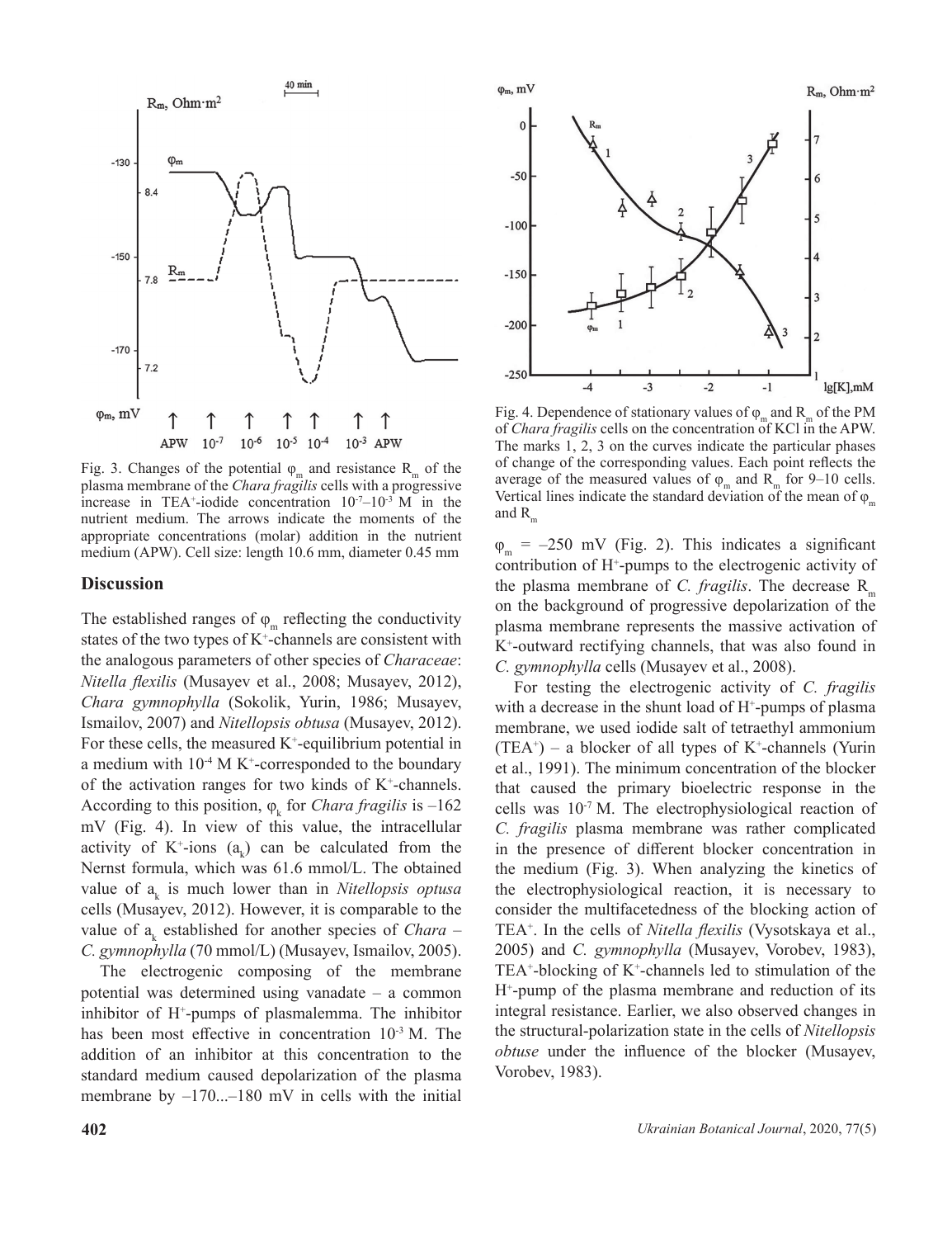The distribution of the potential and resistance by the number of cells indicates that a significant part of the total number is composed of cells with high electrogenic activity.

# **Conclusion**

Based on the results reported in this study, it can be proposed that the interstitial cells of *Chara fragilis* with stable electrophysiological parameters can serve as a new promising object for the investigation of the membranotropic actions of exogenous stimuli, including xenobiotics, nanoparticles, phytoprotectors, pharmacological agents, etc. Established dependencies of the resistance and potential of the plasma membrane on the concentration of  $K^+$  in the medium made it possible to identify the ranges of the membrane potential within which the  $K^+$ -channels of the inward or outward rectification are in the conducting state. Inhibitory analysis allowed to determine the proportion of the electrogenic component in the total membrane potential. Accordingly, the differentiation of the membrane potential into K<sup>+</sup>-channels and H<sup>+</sup>-pumps was implemented. Significant values of the potential and resistance of the cell membrane allow the using of isolated *C. fragilis* cells for studying the ion-exchange properties of the plant cell membranes.

## **References**

- Demidchik V.V. 2012. Membrane mechanisms of regulation of the activity of calcium ions in the cytoplasm of cells of higher plants. *Proceedings of the BSU. Series Physiological, biochemical and molecular basis of biosystems*, 7(1): 99–105. [Демидчик В.В. 2012. Мембранные механизмы регуляции активности ионов кальция в цитоплазме клеток высших растений. – *Труды БГУ. Cерия Физиологические, биохимические и молекулярные основы биосистем*, 7(1): 99–105].
- Gollerbach V.I., Krasavina L.K. 1983. *Key to freshwater algae of the USSR*. Leningrad: Nauka, 185 pp. [Голлербах В.И., Красавина Л.К. 1983. *Определитель пресноводных водорослей СССР.* Ленинград: Наука, 185 с.].
- Hasanova A., Najafaliyeva Sh., Aliyeva P., Musayev N. 2017. *Chara fragilis* cells – a new object for electrophysiology research. *Journal of Baku Engineering University – Chemistry and Biology*, 1(2): 176–182.
- Hogg J., Williams E.J., Jhonston R.I. 1968. *A simplified method for measuring membrane resistances Nitella translucens. Biochemistry et Biophysics Acta*, 150: 1–518.
- Lakin G.F. 1990. *Biometrics*. Moscow: Visshaya Shkola, 352 pp. [Лакин Г.Ф. 1990. *Биометрия*. Москва: Высшая школа, 352 с.].
- Larskaya I.A., Zabotin A.I. 2001. The study of changes in the activity of the proton pump of the plasmalemma during lowtemperature hardening of winter wheat seedlings. *Bulletin of the Bashkir University*, 2: 87–90. [Ларская И.А., Заботин А.И. 2001. Исследование изменения активности протонный помпы плазмалеммы при низкотемпературном закаливании проростков озимой пшеницы. *Вестник Башкирского университета*, 2: 87–90].
- Musayev N.A., Vorobev L.N. 1983. The state of the K+ channels of the membranes of plant cells and the regulation of their photoelectric activity. *Izvestiya AN AzSSR. Series Biological Sciences*, 3: 91–101. [Мусаев Н.А., Воробьев Л.Н. 1983. Состояние К<sup>+</sup> -каналов мембран растительных клеток и регулирование их фотоэлектрической активности. *Известия АН АзССР. Серия биологические науки*, 3: 91–101] .
- Musayev N.A., Ismailov E.R. 2005. Bioelectric characteristics of *Chara gymnophylla* cells. *Izvestiya NAS of Azerbaijan. Series Biological Sciences*, 3–4: 196–214. [Мусаев Н.А., Исмаилов Э.Р. 2005. Биоэлектрические характеристики клеток *Chara gymnophylla*. *Известия НАН Азербайджана. Серия биологические науки*, 3–4: 196–214].
- Musayev N.A., Ismailov E.R. 2007. Bioelectrical properties of *Chara gymnophylla* plasmamembrana during interaction with cobalt  $(Co^{2+})$ . *Ecoloji*, 63: 1–6.
- Musayev N.A., Yurin V.M., Sokolik A.I., Ismailov E.R. 2008. Electrogenic activity of the plasma membrane of *Chara*  gymnophylla cells when K<sup>+</sup>-channels are blocked by tetraethylammonium. *Bulletin of Belorus State University*, 2(2): 46–49. [Мусаев Н.А., Юрин В.М., Соколик А.И., Исмаилов Э.Р. 2008. Электрогенная активность плазматической мембраны клеток *Chara gymnophylla* при блокировании К<sup>+</sup> -каналов тетраэтиламмонием. *Вестник Белорусского государственного университета*, 2(2): 46–49.]
- Musayev N.A., Yurin V.M., Sokolik A.I. 2009. Potential, resistance and electric capacity of the plasma membrane of *Nitellopsis obtusa* cells under the action of diethylstilbestrol. *Trudy Belaruskogo gosudarstvennogo universita. Series Physiological, Biochemical and Molecular Foundations of the Functioning of Biosystems*, 4(1): 74–78. [Мусаев Н.А., Юрин В.М., Соколик А.И. 2009. Потенциал, сопротивление и электрическая ёмкость плазматической мембраны клеток *Nitellopsis obtusa* при действии диэтилстилбестрола. *Труды Белорусского государственного университета. Серия Физиологические, биохимические и молекулярные основы функционирования биосистем*, 4(1): 74–78].
- Musayev N.A. 2012. *Biophysical mechanisms for modifying the transport properties of the plasma membrane of plant cells*: Dr. Sci. Diss. Baku, Institute of Botany, 334 pp. [Мусаев Н.А. 2012. *Биофизические механизмы модификации транспортных свойств плазматической мембраны растительных клеток*: дис. ... д-ра биол. наук: 03.00.02. Баку, Институт ботаники, 334 с.].
- Opritov V.A. 2000. H+ -ATPase of the plasma membrane is the main electrogenic system of higher plants. *Biology*, 6(2):